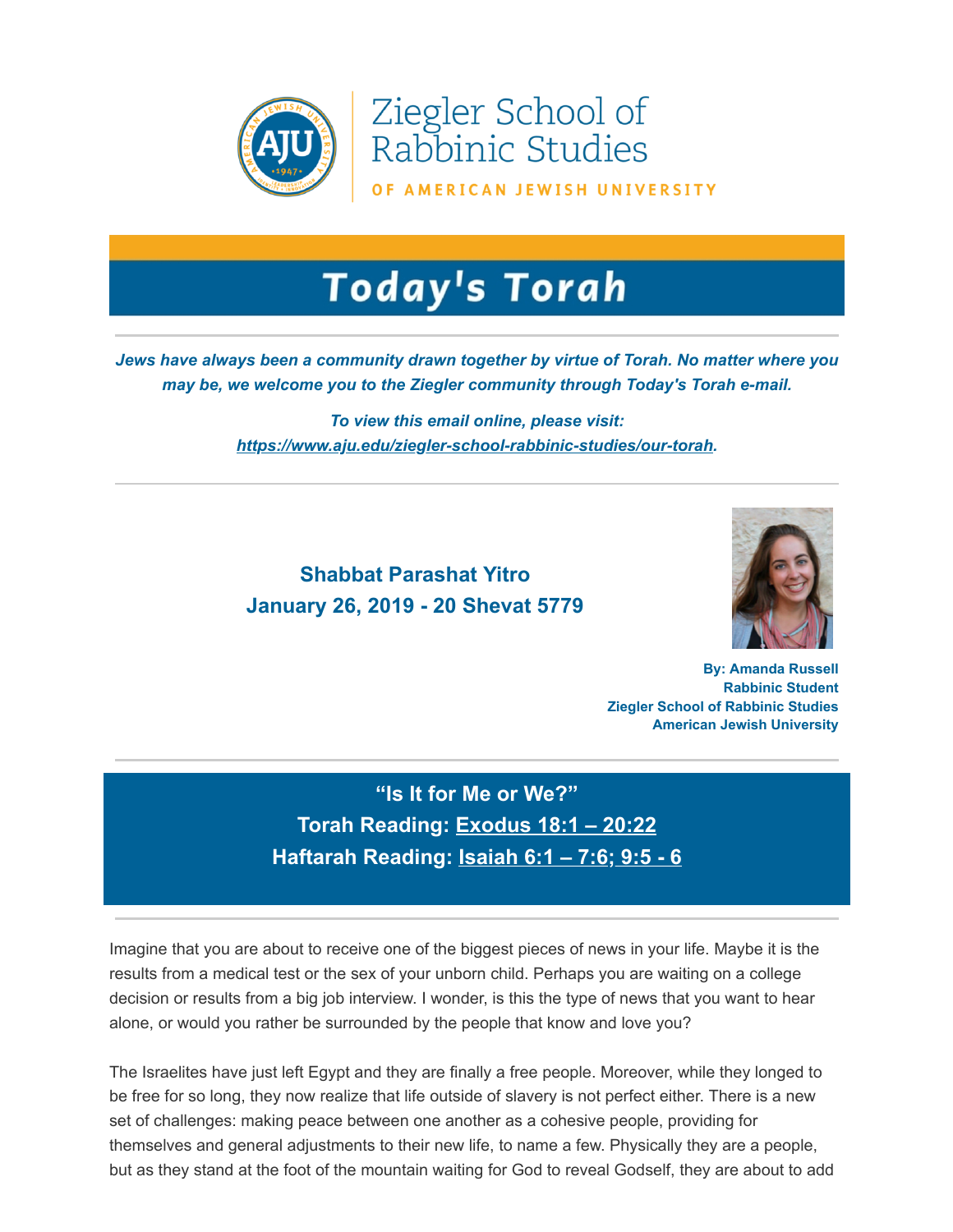a completely new dimension, a spiritual and/or religious aspect of peoplehood, i.e. the actual Torah itself. It says about the Israelites did three things (Exodus 19:2):

- 1. *Vayavo'u midbar sinai* They came to the wilderness of Sinai
- 2. *Vayakhanu bamidbar* They encamped in the wilderness
- 3. *Vayikhan sham Yisrael* Israel encamped there

From the English translation, it is hard to notice the differentiations between the verses, but in the first two statements, the narrative is told in the plural: "they" did this and "they" did that. However, in the third statement, the verb "encamped" is written in the singular, referring to Israel as a nation. We know from the text that the Israelites were not given the Torah for three months after they left Egypt. In addition, we are taught in a *Midrash* that during those three months, God permitted nine hundred and seventy-four generations to pass by before giving the Torah to this generation. God chose the Israelites because this generation was a cohesive group. They were of one heart and they were at peace with one another (*Midrash Tanchuma*, *Yitro 9*).

We later read (Exodus 19:19): "*Moshe y'daber v'Elokim ya'anenu v'kol*" - "Moses would speak and God would answer him with a voice." Moreover, in another *Midrash* we learn that "God's voice was in strength," that is, in the strength that one could receive it (*Shemot Rabbah 28:6*). Therefore, when God spoke the Ten Commandments, each Israelite received the Torah in the strength and capacity that was in his or her power to hear.

There are so many interpretations of Torah, how do we know which one it was? Were the commandments given to a collective people and heard as one, or was each person able to hear and interpret according to his or her own strength?

This week we will read the Ten Commandments. We know these well. It is one of the biggest moments of our history that has arrived after a long journey and a lot of hardship. We as the keeper of this tradition have heard these before - we know what to expect and there is no suspense. This time around, I challenge you to ask yourself, how are you hearing and internalizing these commandments? Are you hearing them alone or are you hearing them collectively as a people? How does each commandment reveal itself in your own life personally, and how might you need others to help fulfill what it is that God is asking of you?

Shabbat Shalom.

*Amanda Russell was born and raised in Philadelphia. She took interest in service leading and studying nussach around the time of her Bat Mitzvah, and has further developed her skills by continuing to study ever since. Amanda attended the University of Pittsburgh (Pitt) where she formed many meaningful personal and professional relationships in the Pittsburgh Jewish community. She served as a student leader and member of The VoKols (Jewish-American a cappella group at Hillel) and Cantorial Soloist at two Pittsburgh congregations. She graduated Pitt with a BA in Communication Sciences and Disorders and a Certificate in Jewish Studies in 2011. In 2013, after working full-time in the Pittsburgh Jewish community, Amanda's Jewish and musical passions lead her to California to begin Rabbinical School.* 

*This is Amanda's fourth year as the Rabbinic Intern at [Congregation Beth Sholom](https://t.e2ma.net/click/k12a3/sziwr0/kdsa1i) in San Francisco, where*